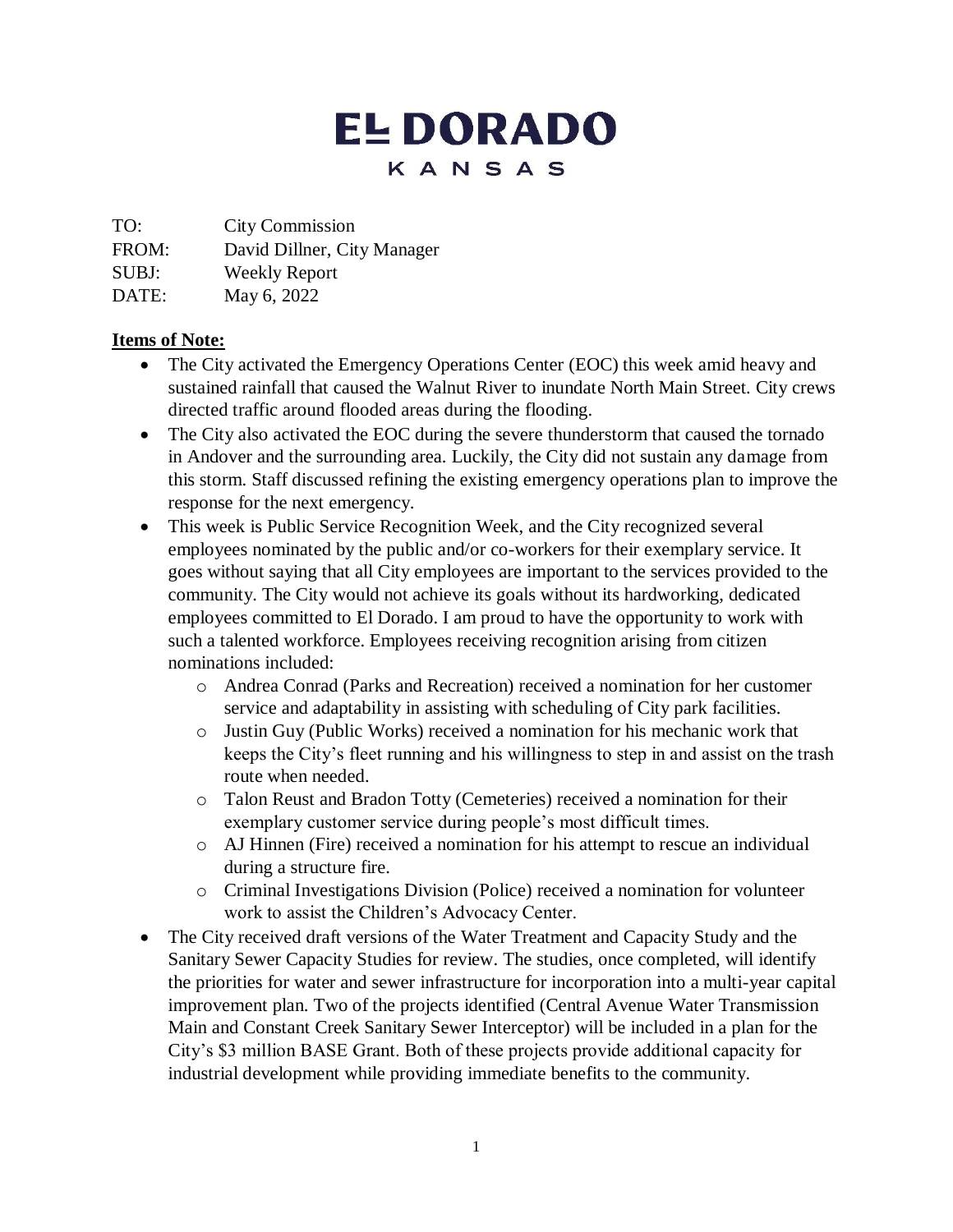- The Finance Director distributed budget instructions to department directors this week. Departments are asked to look at their budgets from the perspective of short- to mid-term goals that may be accomplished within 18 to 24 months. These goals will then become the foundation for developing next year's budget. Departments will allocate budgets in a manner that allows progress. This may mean changing the way a department is structured or reallocating resources in a manner that better addresses priorities. It may also mean identifying possible partnerships that can exceed resources further. This budget method, as compared to a line-item approach, can facilitate creativity and innovation in the performance of public services.
- The Police Department investigated 153 cases for the month of April, including 17 accidents, 16 drugs charges, 5 sex offenses, and 8 thefts. Year-to-date, the department has investigated 569 cases compared to 583 during the same period a year ago (-2%). The department issued 530 citations through April compared to 577 citations a year ago (-8%). The Police Department responded to 4,542 calls for service through April compared to 4,238 through April 2021 (+7%). The department's clear/close rate for cases for the year is 74%.

| <b>Municipal Court Monthly Revenue - April 2022</b> |           |           |           |
|-----------------------------------------------------|-----------|-----------|-----------|
|                                                     |           |           |           |
|                                                     | 2022      | 2021      | 2020      |
| Fines                                               | \$12,960  | \$21,846  | \$8,450   |
| <b>LEC Court Costs</b>                              | \$7,696   | \$11,652  | \$3,518   |
| Law Enforcement Fund                                | \$2,012   | \$3,152   | \$737     |
| Miscellaneous Fees                                  | \$5,141   | \$2,896   | \$1,228   |
| Restitution                                         | \$400     | \$622     | \$222     |
| <b>Attorney Fees</b>                                | \$60      | \$615     | \$80      |
| <b>Monthly Totals</b>                               | \$28,268  | \$40,783  | \$14,235  |
| Court Revenue - YTD                                 | \$106,013 | \$141,753 | \$140,988 |
|                                                     |           |           |           |
| April                                               | 2022      | 2021      | 2020      |
| Driving Under the Influence                         | 10        | 7         | 6         |
| Notice to Appear/Violations                         | 733/838   | 722/861   | 672/830   |
| Warrants Issued                                     | 26        |           |           |
| <b>Warrants Served</b>                              | 19        |           |           |

## **Personnel Update:**

- *Vacant and advertised positions:* Public Works Maintenance Worker (5), Assistant Court Clerk, Police Office, Fire Captain, Building Maintenance Worker, Wastewater Superintendent, Wastewater Operators (2).
- Public Works and Public Utilities conducted interviews this past week. The Police Department has three pending offers of employment, although Gabe Higgins has resigned with his last day being May 12.